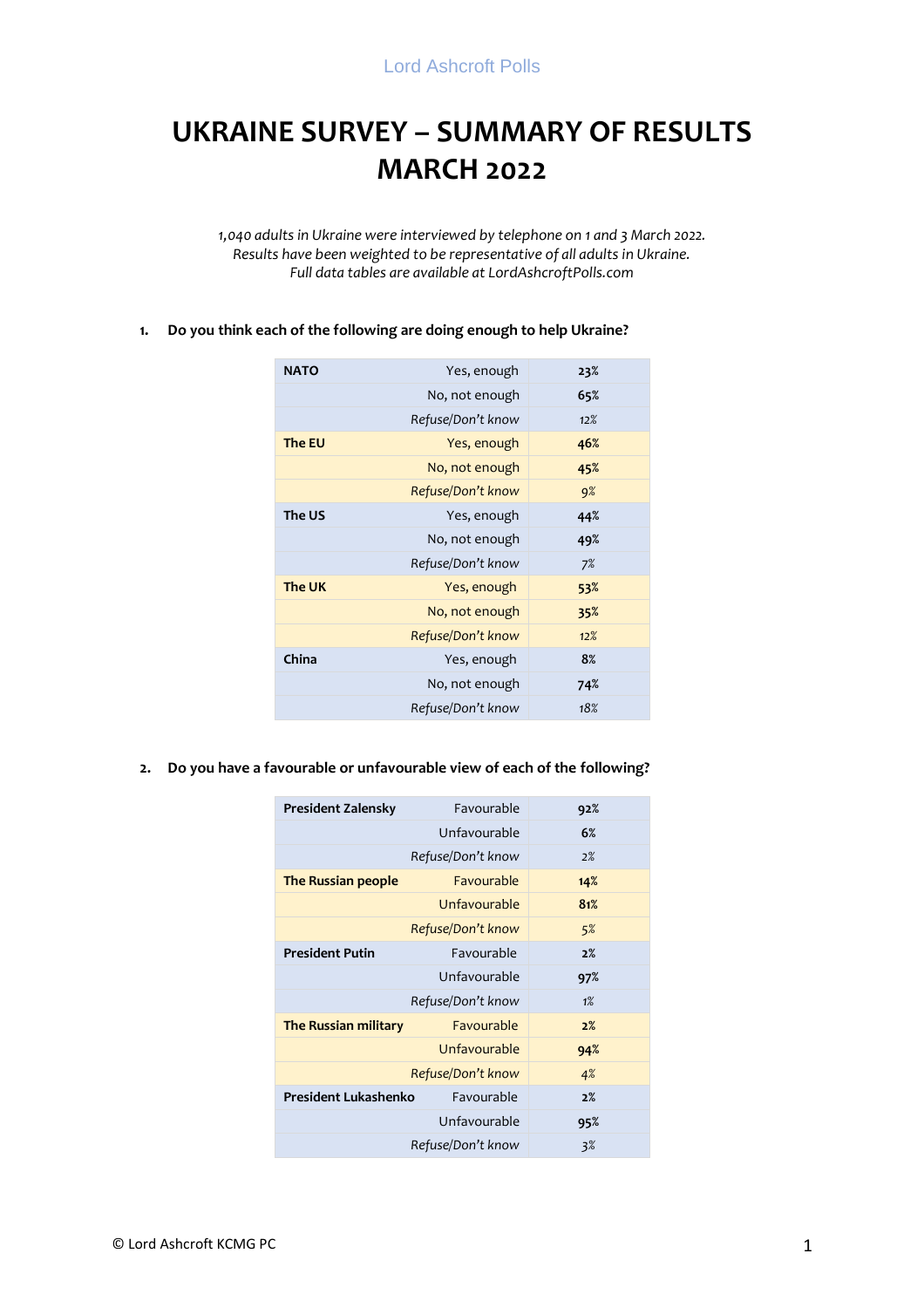### **3. Do you agree or disagree with each of the following statements?**

| I would feel safer if I knew Ukraine had nuclear weapons                                                               |     |
|------------------------------------------------------------------------------------------------------------------------|-----|
| Agree                                                                                                                  | 60% |
| <b>Disagree</b>                                                                                                        | 33% |
| Don't know/Refuse                                                                                                      | 7%  |
| If I could leave Ukraine safely tomorrow for another country, I would                                                  |     |
| Agree                                                                                                                  | 11% |
| <b>Disagree</b>                                                                                                        | 87% |
| Don't know/Refuse                                                                                                      | 2%  |
| I want Ukraine to become a member of NATO                                                                              |     |
| Agree                                                                                                                  | 86% |
| <b>Disagree</b>                                                                                                        | 9%  |
| Don't know/Refuse                                                                                                      | 5%  |
| The package of economic sanctions will be effective in bringing an end to the war                                      |     |
| Agree                                                                                                                  | 68% |
| <b>Disagree</b>                                                                                                        | 27% |
| Don't know/Refuse                                                                                                      | 4%  |
| Despite our differences, there is more that unites ethnic Russians living in Ukraine<br>and Ukrainians than divides us |     |
| Agree                                                                                                                  | 65% |
| <b>Disagree</b>                                                                                                        | 24% |
| Don't know/Refuse                                                                                                      | 10% |

## **4. How safe and secure do you currently feel?**

| During the day   | Safe              | 59% |
|------------------|-------------------|-----|
|                  | Unsafe            | 40% |
|                  | Refuse/Don't know | 1%  |
| During the night | Safe              | 41% |
|                  | Unsafe            | 57% |
|                  | Refuse/Don't know | 2%  |

### **5. Are you willing to do the following things?**

| Take up arms to defend your country against Russian troops        |     |
|-------------------------------------------------------------------|-----|
| I do it already                                                   | 7%  |
| Yes                                                               | 67% |
| N <sub>o</sub>                                                    | 24% |
| Refuse/Don't know                                                 | 2%  |
| Help Ukrainian troops in other ways – shelter, food, clothing etc |     |
| I do it already                                                   | 45% |
| Yes                                                               | 48% |
| <b>No</b>                                                         | 6%  |
| Refuse/Don't know                                                 | 1%  |